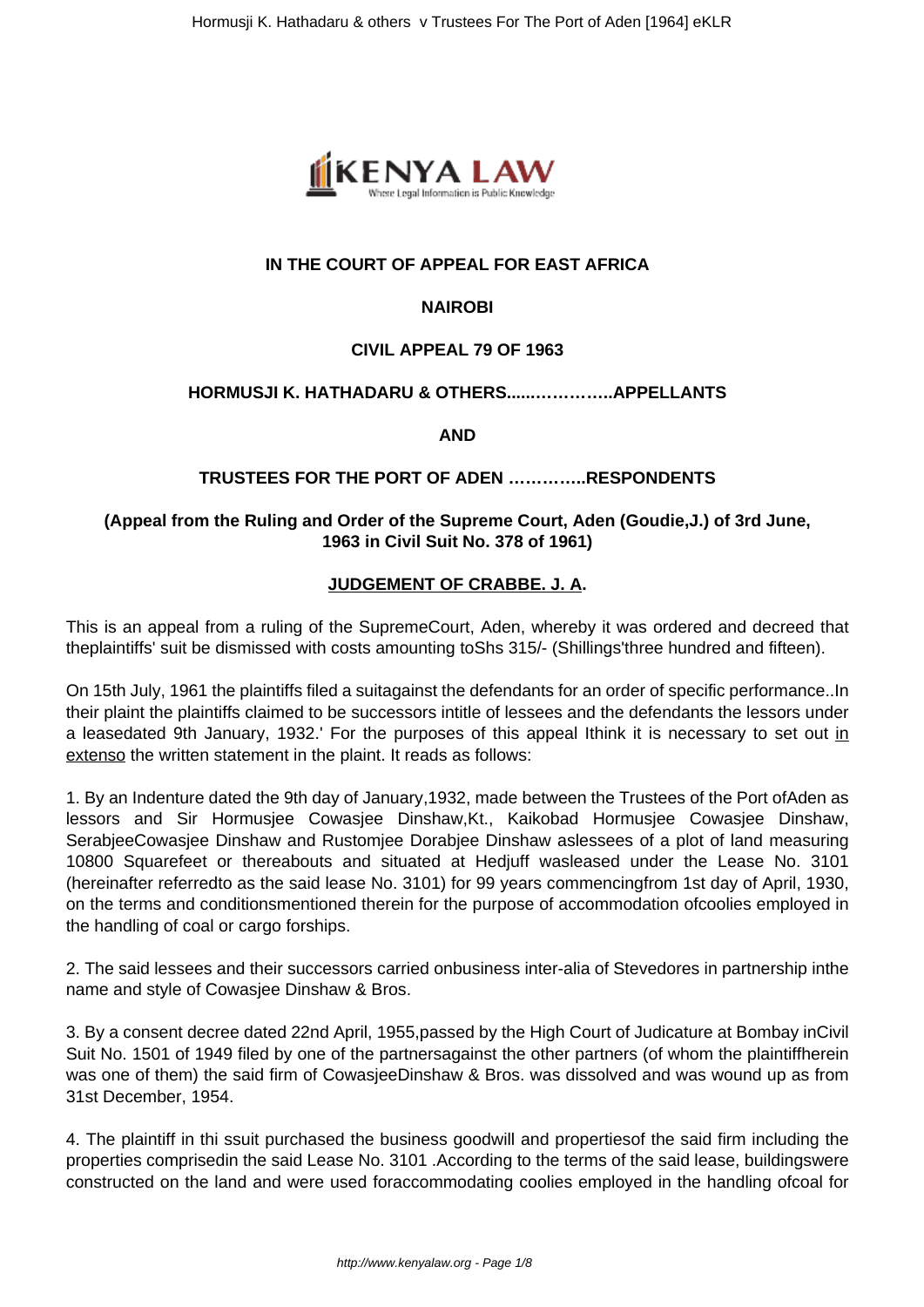ships.

5. The Defendants constructed buildings at Maa'laknown as "New Coolie Lines" in or about 1956 andthe defendants compelled the plaintiff to transferthose coolies then in occupation of the buildings onthe plot of land comprised under the said lease 3101to the aforesaid New Coolie Lines.

7. Since then the plot and the buildings thereoncomprised under the said Lease No. 3101 ceased tobe used for accommodating coolies employed in thehandling of coal or gargo for ships.

8.The paras 1, 2, & 3 of the said Lease No. 3101which are relevant to this suit read as under -

(1) The said plot of land shall be usedonly for purpose of accommodation ofcoolies employed in the handling of coal or cargo for ships.

(2) The lessees in the use of the said plotof land will observe all the Rules forthe time being in force relating to theuse, occupation and transfer of landrelating to the construction and alterationof the buildings and additions to and use of the same in the Settlement ofAden so far as they may be applicablein respect of the purpose for which the said plot of land has been grantedunder the foregoing condition, and theprovision of the said rules shall tosuch extent be deemed to be incorporatedin this lease and to the conditionsthereof.

(5) The only buildings to be erected on thesaid plot shall be coolies quarters inaccordance with the plans submitted to andapproved by the Trustees and also by theExecutive Committee of the Aden Settlementas per their Resolution No. 528 dated 14thNovember, 1930; the buildings of the saidCoolie Quarters shall be completed within1 year from the date of the grant of thislease.

PROVIDED ALWAYS and it is hereby agreed anddeclared as follows:

(a)That the price of land shall be fixedat Rs. 2-8-0- per Square Yard for thepurpose of the grant of indirectcontribution towards the housing schemesof coal and cargo coolies mentionedin clause (l).

(b)That if the said plot of land is notused for the purpose for which it isgranted within one year from the dateof these presents or if at any timeduring the term for which this leaseis granted the said plot of land shallcease to be used for such purpose thenthe Lessees shall upon being called so todo in writing by the Lessors forthwithpurchase the said plot of land at theprice of Rs. 5/- per square yard PROVIDEDthat if the Lessees are unwilling todo this they may refuse but upon suchrefusal this lease shall be deemedimmediately to determine and the landshall be surrendered to the Lessors.

(c)Subject to sub-clause (5)(b) above, ifany of the conditions of this lease notexcepting the provisions of the rulesdeemed to be conditions of this lease asaforesaid shall not be observed then theLessors may after three months writtennotice enter upon the said plot of landfreed from all claims and liabilitiescreated by the Lessees or any personclaiming through them and this leaseshall thereby be determined.

9. According to the para 5(b) (reproduced above) ofthe said Lease No. 3101 the condition precedent wasthat the plot of land comprised thereunder should besold to the Plaintiff as it ceased to be used for thepurposes mentioned therein; and that the Defendantswere bound to call upon the Plaintiff in writing tobuy the said plot of land at the price of Rs. 5/- (equivalent to E. A. Shs. 7.50) per square yardbeing the price agreed in the said lease betweenthe parties thereto.

10. The Plaintiff offered to buy the plot of landunder the said Lease 3101 at the price of Rs. 5/-per square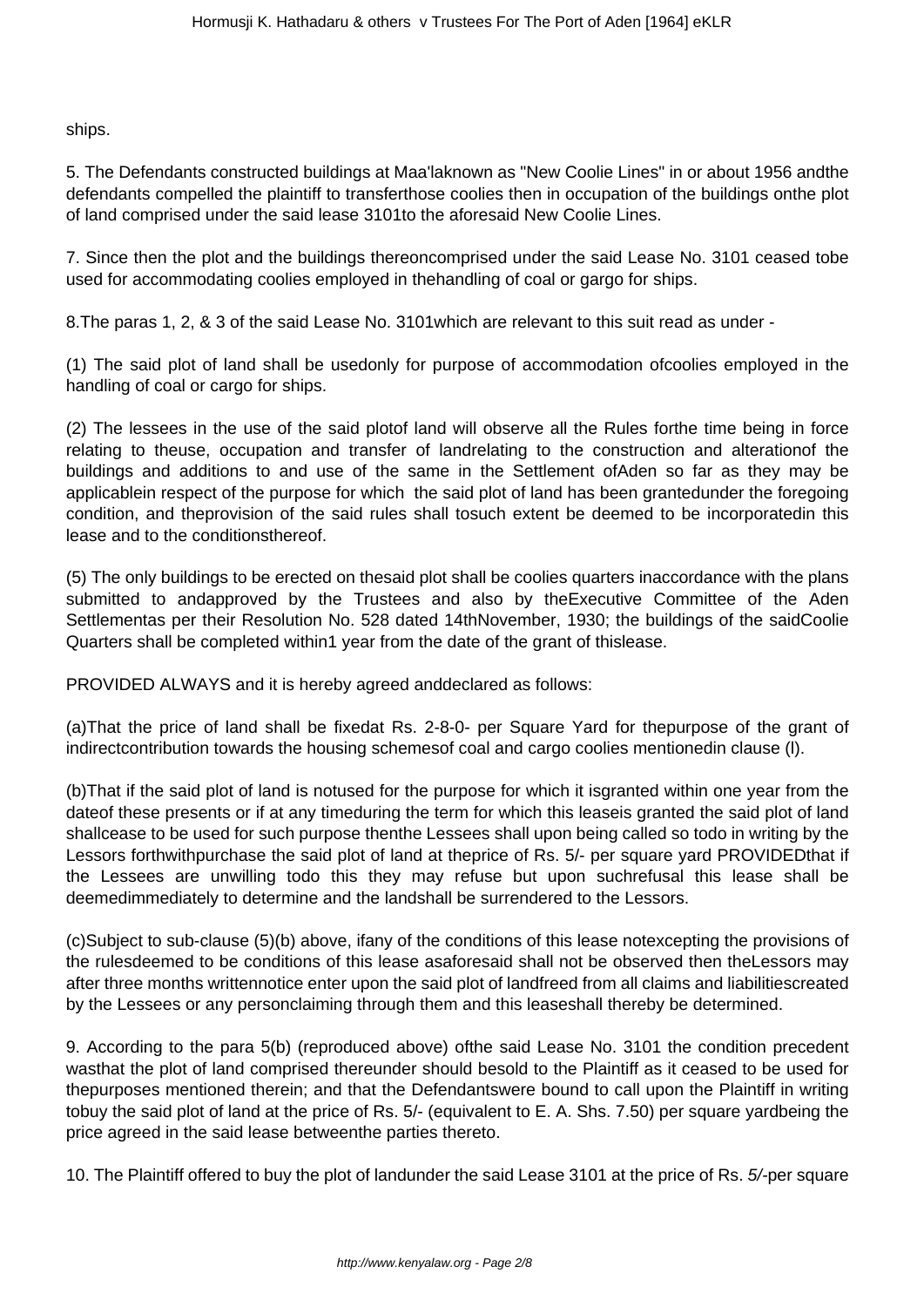agreed as provided therein and was andis willing and prepared as yet to do so.

11. The Defendants, however, after protractedcorrespondence ending with their letter No. FWD/5/13778dated 27th of March 1961 finally refused to sell at Rs. 5/- per Square yard the plot of land comprisedin the said lease No. 5101 and ceased to be used forthe purpose mentioned in the said lease.

12. The Defendants failed to comply with the termsof the said Lease No. 3101 by their refusal to sellthe plot of land thereunder at the price mentioned therein and have thereby committed the Breach thereof.

13. The Plaintiff has applied to the Defendantsspecifically to perform the Agreement made in thesaid Lease No. 3101 (Para 3 (b))on his part but theDefendants have not done so.

14. The Plaintiff has been and still is, ready andwilling specifically to perform the Agreement made inthe said Lease No. 3101 on his part, in that to buythe plot of land demised under the said Lease No. 3101at the agreed price of Rupees Five equivalent to Shs.E. A. 7.50 per Square Yard, of which the Defendantshave had notice.

15. The cause of action arose at Aden on 27th March,1961 when the defendants finally refused to sell atRs. 5/- per Square.Yard.

16. The suit is valued for the purpose of Court Feeand Jurisdiction at E: A Shs. 9,000/- being the amountof consideration at Shs. 7.50 (Rs. 5/-) per Square Yardfor 1200 Square Yards.

The Plaintiff claims:

(a) that the Court will be pleased to orderthe Defendants specifically to performthe Agreement (Para 3(b)) under theLease No. 3101 by selling the land demisedthereunder at E. A. Shs. 7.50 per SquareYard, and to do all acts necessary tocomplete the sale of the said property.

(b) That costs and incidental charges for this suit.

(c) And such other relief as the Court may allowin the circumstances of the case.

(SD) - DINSHAW H.C. DINSHAWPlaintiff.

After service of the plaint on the defendants they filed certain Preliminary Objections together with their written statement of defence. The objections were:

"1. The Plaintiff has got no cause of action.in that the Defendant is not obliged under theterms of the lease or otherwise to make a callupon the Plaintiff as stated in para 9 of the plaint.

2. The Plaintiff's suit is liable to be dismissedwith costs as the Plaint does not contain or plead'plea of material facts sufficient to entitlethe Plaintiff to a judgment for specific performance.The Defendant's powers and duties are laid down by statute, and as such the Defendant has no powerto effect a sale or to give a lease for a periodexceeding 21 years under the terms of Sec. 21 ofthe Port Trust Ordinance.

3. The Plaintiff's claim is barred by Limitation as the Defendant Corporation repudiated the Plaintiff'sclaim in writing by its letter dated 15th January,1958, and previous thereto the Plaintiff was advisedverbally to that effect."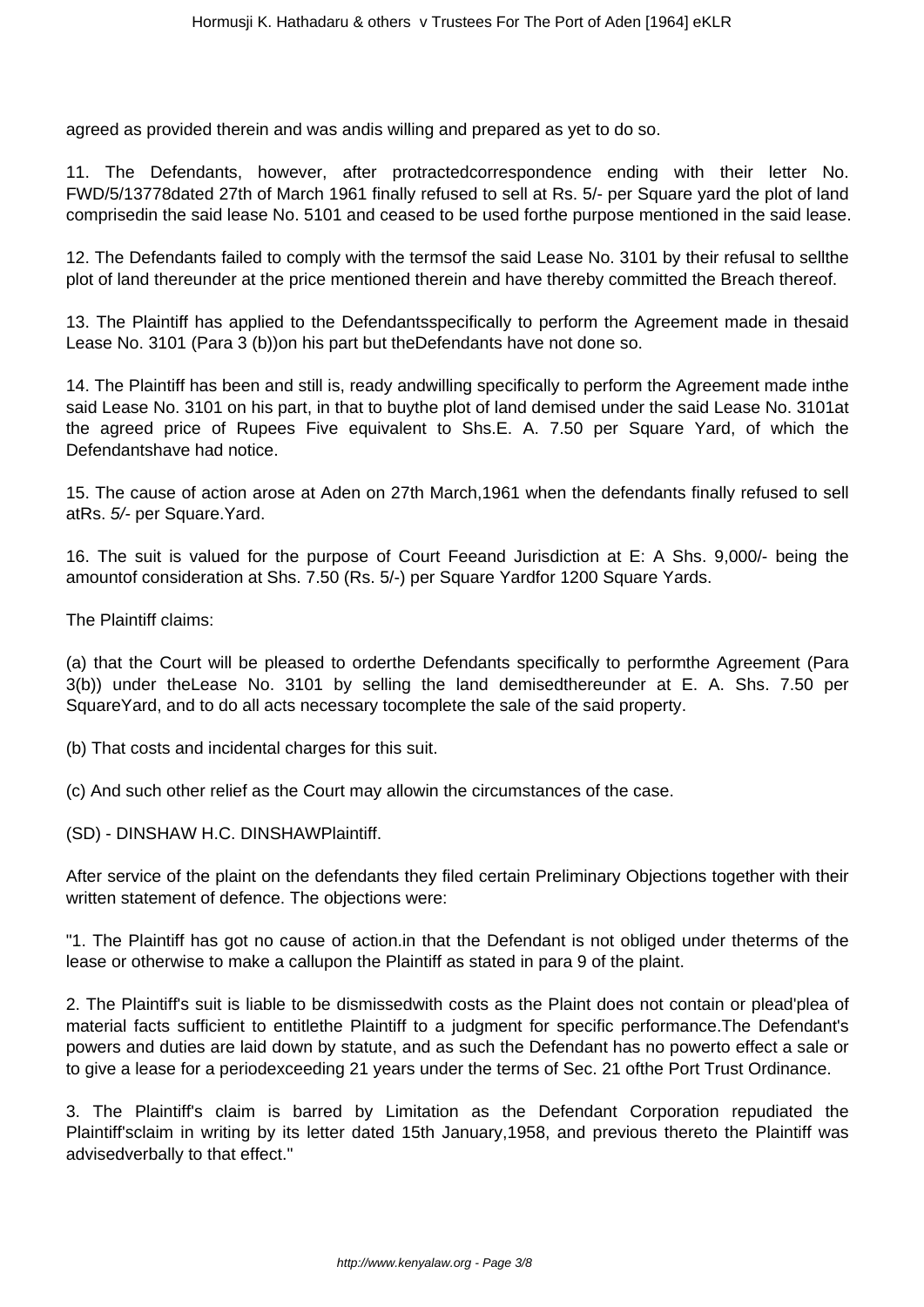These objections were taken before the suit had proceeded to hearing. It would appear, however, that the first ground was not argued, and in this appeal we ruled that it was not open to counsel for the respondents to argue it here since he must be deemed to have abandoned that ground as a preliminary objection at the court below.

The learned trial judge after hearing arguments upheld the second ground of objection, but he overruled the third. The defendants have cross-appealed against the judge's ruling on the third ground and I shall deal with that aspect of the appeal later in this judgment.

The argument put forward by the defendants insupport of the second ground of objection was summarized bythe learned judge thus:

"That in effect the defendants are saying in thisground is that, quite irrespective of the meritsor the equities, this Court could not, even if itwished, grant specific performance because thedefendants have no power to sell without the consentof the Governor. Since they have not shown that theyhave obtained this consent, or that it would be forth-coming, or that it is not necessary a conditionprecedent implied in every suit for specific performance,namely that the onus lies on the plaintiffs to show that the defendants are in a position to grantspecific performance if so ordered has not been complied with."

The core of the defendant's second objection, itseems to me, was that the Governors consent which was a conditioncondition precedent to the enforceability of the agreement of 9thJanuary, 1952 had not "been pleaded by the plaintiff. Accordingto the defendants consent was a material averment which wasof the essence of the plaintiffs' cause of action, and itmust "be specifically pleaded and that non-averment by theplaintiffs in their written statement that the defendants hadapproval to sell the land, the subject-matter of the suit,rendered the plaint bad on the face of it and liable to bedismissed.

The two grounds on which the learned trial judge dismissed the suit are found in the following passage from his ruling:

"As I see it, however, it is for the plaintiffsto satisfy me that they have a right to exercisean option which has become a liability exercisableagainst the present trustees because they are thesuccessors in office or assigns of the originaltrustee lessors. In the same way it is for theplaintiffs to satisfy me that there is no impedimentto granting specific performance and to do so theywould have to prove affirmatively that the Governorhas given his consent to the present sale for whichthey are praying, or that the Court has power todispense with such consent or that no consent isnecessary. They have failed to satisfy me on anyof these alternatives.

With all due respect to the learned judge I think he fell into error by his approach to the question that was raised by the second ground of the preliminary objection. The Objection was to the pleadings only, and there was no need for the learned judge to embark upon an investigation at that stage of the proceedings into whether the plaintiff had evidence to prove that the necessary consent had been obtained or would be granted. It is a fundamental rule in pleading that evidence shall never be plead. As Lord Denman, C. J. pointed out in Williams v Wilcox (1938), 8 A & E at p. 531 :

"It is an elementary rule in pleading that when astate of facts is relied on it is enough to allegeit simply without setting out the subordinate factswhich are the means of producing it, or the evidencesustaining the allegation."

Upon an application to strike out a suit on the ground that it discloses no cause of action the judge can look only at the pleadings and particulars, and not even at affidavits.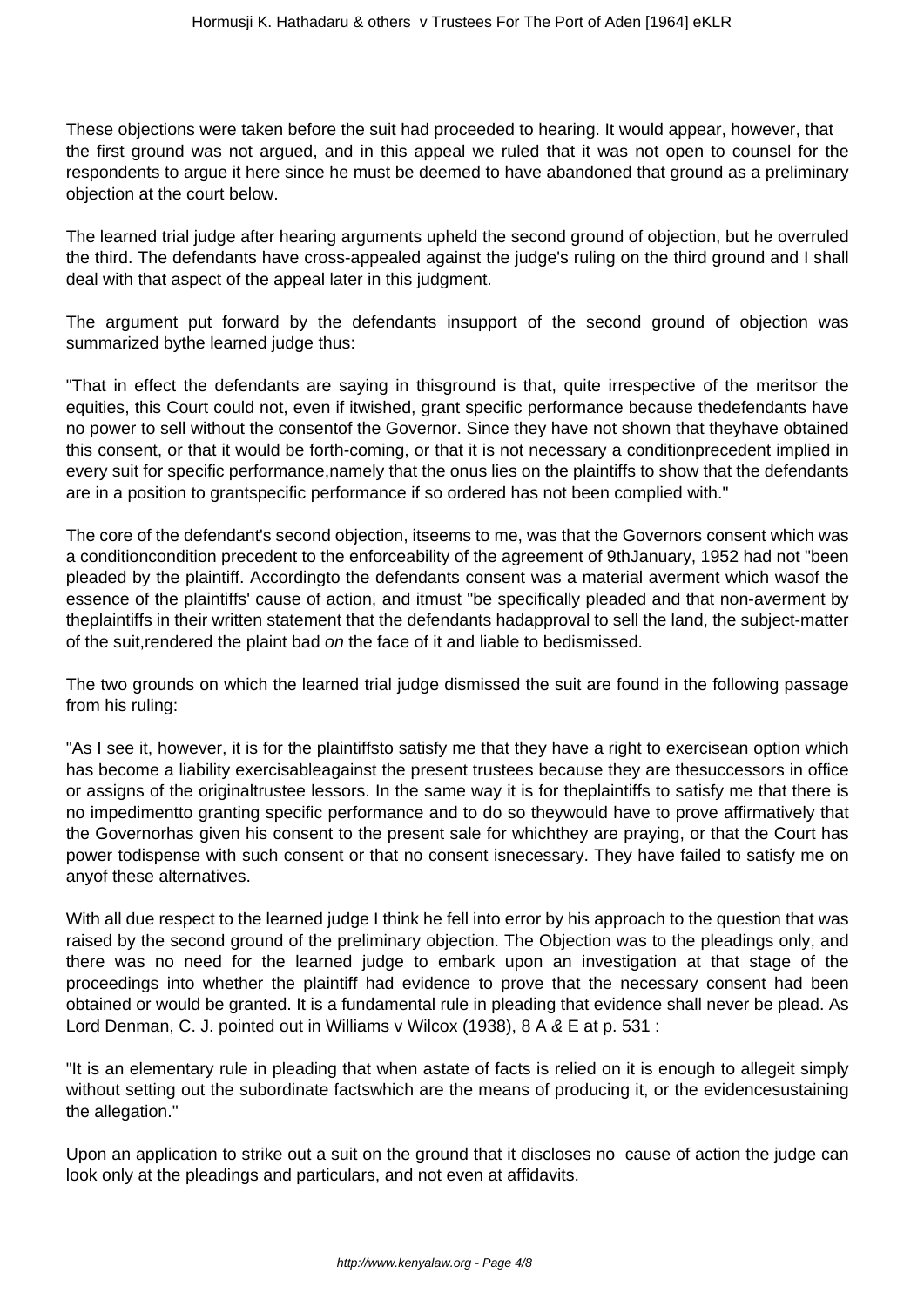The principle upon which the Court acts in such a case was stated by Lindley, M.R. in Hubbuck & Sons v Wilkinson, Heywood and Clark 1899.97 1 Q.B. 86. In his judgment the Master of the Rolls pointed out that there were two methods of raising points of law, one by raising the question under Order 25, rule 2, and the other by applying to strike out the statement of claim under Order 25 rule 4. He then made the following observations (at page 91):

"The first method is appropriate to casesrequiring argument and careful consideration.The second and more summary procedure is onlyappropriate to cases which are plain and obvious,so that any master or judge can say at oncethat the statement of claim as it stands isinsufficient, even if proved, to entitle theplaintiff to what he asks."

In Worthington and Co. Ltd., v Belton & Ors (1902),

18 T.. L. R. 438 the principle stated by Lindley, M. R. was applied, and there Romer L. J. said:

"But in dealing with these applications the statement of claim must not be construed sostrictly as under the old procedure bydemurrer. That was pointed out by Mr. JusticeChitty in 'Republic of Peru v Peruvian GuanoCompany (36 Ch. D., 489, at p. 496), wherehe said:-

'Having regard to the terms of Order25, rule 4, and to the decisions onit, I think that this rule is morefavourable to the pleading objected tothan the old procedure by demurrer.Under the new rule the pleading willnot be struck out unless it isdemurrable and something worse thandemurrable. If notwithstandingdefects in the pleading, which wouldhave been fatal on a demurrer, the Courtsees that a substantial case is presented<sub>;</sub>the Court should, I think, decline to strikeout that pleading.""

Looking at the Plaintiffs' plaint as it standsit contains an allegation that the plaintiffs are thesuccessors in title of lessees of a lease which gave themthe option to purchase the demised land, when it ceased tobe used for the purpose for which it was demised. It isalleged that the plot of land has ceased to he used for thepurpose contemplated by the parties, and that the defendantsfailed to perform their obligation under the lease by theirrefusal to sell the land to the plaintiffs at the priceagreed upon. It is further alleged that the plaintiffs havebeen and still are, ready and willing to buy the plot ofland demised at the agreed price. There was annexed tothe plaint a copy of the Lease No. 5101 dated 9th January,1952, and a letter dated 27th March, 1961 written "by thedefendants and addressed to the plaintiffs. In this." letterthe Chairman of the Defendants Authority discussed the priceat which the land should he sold to the plaintiffs.

In my opinion the plaint discloses at least somequestion fit to be determined by the judge, and it ought -not to have been struck out merely on the ground that theplaintiff was not likely to succeed on it: see Boaler v Holder(1886), 54 L. T. 298.

Despite the material facts averred by the plaintiffs,which in my view are sufficient to formulate a cause of action,the defendants contend that the omission to plead the consentof the Governor which in their reckoning is a conditionprecedent renders the pleadings bad.

Rule 57 of the Rules of Court (Cap. 25 of Aden)reads as follows:

"Any condition precedent, the performance oroccurrence of which is intended to be contested,shall he distinctly specified in his pleadingby the plaintiff or defendant, as the case maybe; and, subject thereto, an averment of the Performance or occurrence of all conditionsprecedent necessary for the case of theplaintiff or defendant shall be implied inhis pleading."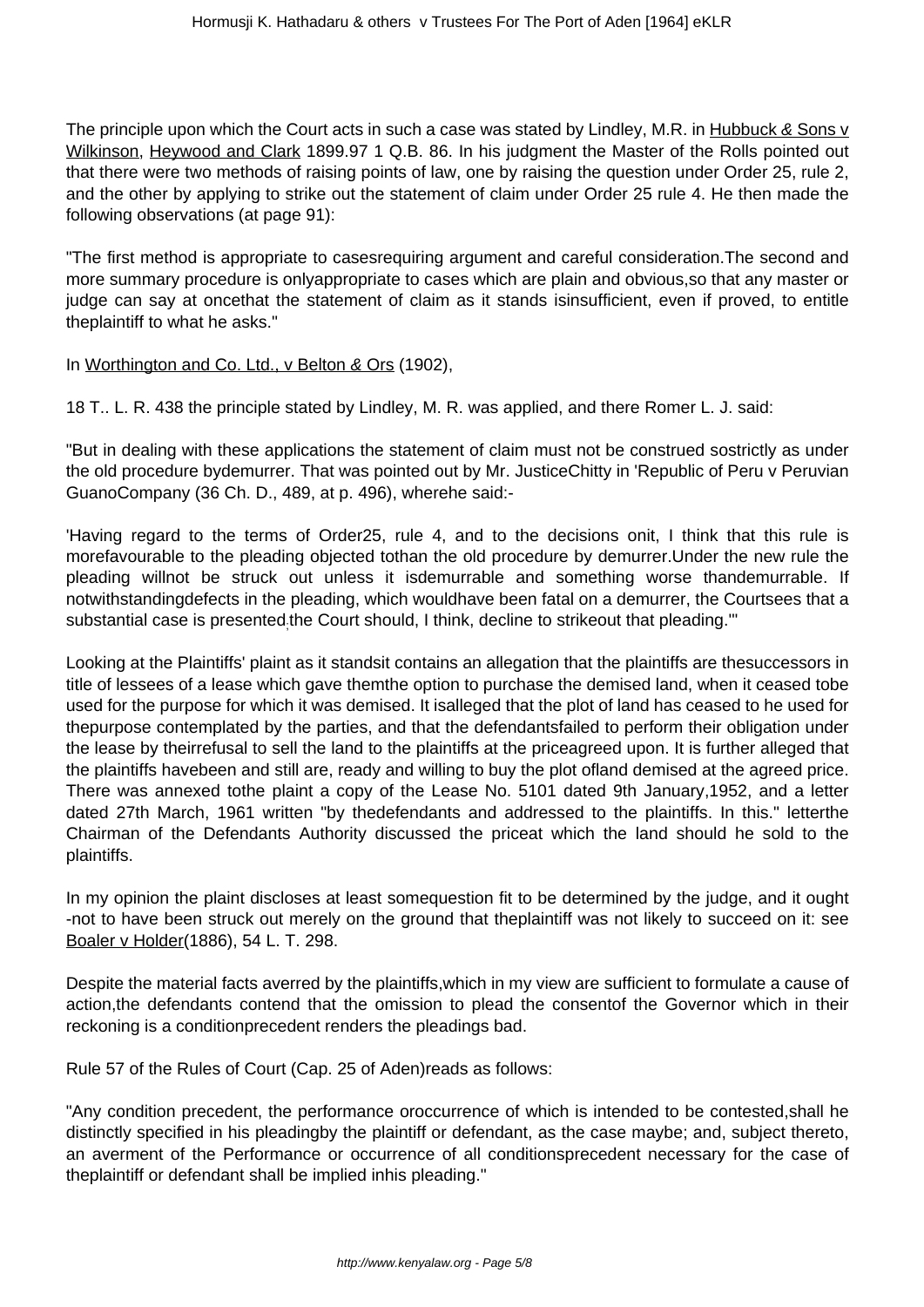It is plain on consideration of this section thatthe plaintiffs in this case need not have specifically pleaded theGovernor's consent, because being a condition precedentit would be implied in their pleadings. It would thenbe for the defendants to raise the point in their ownpleadings if they thought that the plaintiffs had notcomplied with all the conditions in section 21 of the PortTrust Ordinance, 1957 (Cap. 112, Laws of Aden). It isonly when the defendants had raised non-compliance withsection 21 that the burden would then be thrown on theplaintiffs to prove due compliance. The performance of anycondition precedent need not be specifically pleaded, exceptwhen a party desires to put the performance or occurrence of anycondition precedent in issue.

In my view the decision in Gates v W. A.. and R. J. Jacobs Ltd. [1920] 1 Ch. D. 567 sufficiently disposes ofthe defendants' second preliminary objection. In thatcase the plaintiffs issued a writ against the defendants torecover possession of certain premises for breaches, ofcovenant and for damages. The statement of claim gaveparticulars of material breaches of covenant, but there wasan omission to allege that the statutory notice of breachesrequired by section 14 of the Conveyancing Act 1881, hadbeen served on the defendants and had not been compliedwith. The defendants moved that the state of claim shouldbe struck out as disclosing no reasonable cause of action.

It therefore became necessary for the Court to construerule 14 of Order XIX of the English Rules which is identicalwith Rule 57 of the Rules of Court (Cap. 25, Laws of Aden).In his judgment P. 0. Lawrence, J., said at pages 569, 570:-

"This is an application which raises aquestion of practice of some importance.The action is by landlords to recover possessionof demised premises by reason of the breaches ofcovenant alleged to have been committed by thelessees. Under s. 14 of the Conveyancing Act,1881 a notice has to be served on the lesseespecifying the particular "breaches of covenantcomplained of, and unless and until such anotice is served and the lessee fails within areasonable time to remedy the breaches and to makereasonable compensation, the lessor cannot enforcehis right of re-entry. Therefore there is unders. 14 a condition precedent to be performed beforean action for recovery of possession will lie.Mr. Liversidge has argued that under r. 14 ofOrder XIX an averment of the performance of thatcondition is implied in his statement of claim andneed not be specifically alleged. On the otherhand Mr. Beaumont has urged that the nonavermentin the statement of claim of the performance ofthe condition renders the pleading demurrable, andfor that he relies on a passage in the speech ofLord Buckmaster in Foxy\_ Jolly (I916) 1 A. C. 1, 8where after quoting. 14 he says: If such conditionwere not satisfied and entry were attempted atcommon law, such entry would be a trespass; ifproceedings were instituted to obtain possessionthey would be instantly demurrable I do notthink that Lord Buckmaster had r. 14 of Order XLXin his mind; what he meant in making that statementwas that if no such notice had been given the actionwould not be maintainable. That is a differentthing from saying that the notice must be specifically pleaded In my judgment the concluding words ofr. 14 of Order XIX mean that an averment that thenotice was given, although not specifically pleaded,must be implied. In other words the statement ofclaim must be read as if it contained an allegationthat the plaintiffs had given the necessary noticeunder s. 14 of the Act before the commencement ofthe action. It is said that the absence of the pleais embarrassing, but I fail to see how that can beso because the defendants can obtain particulars ofthe notice by discovery in the action. I cannot there-fore say that the plaintiff's pleading disclosesno reasonable cause of action or that it is frivolousor vexatious or even embarrassing."

See also Lane v Glenny (1837), 7 A. & E. 83.'

In my judgment the learned trial judge erred in upholding the secondary preliminary objection and consequently he was wrong in dismissing the plaintiff's suit on that ground.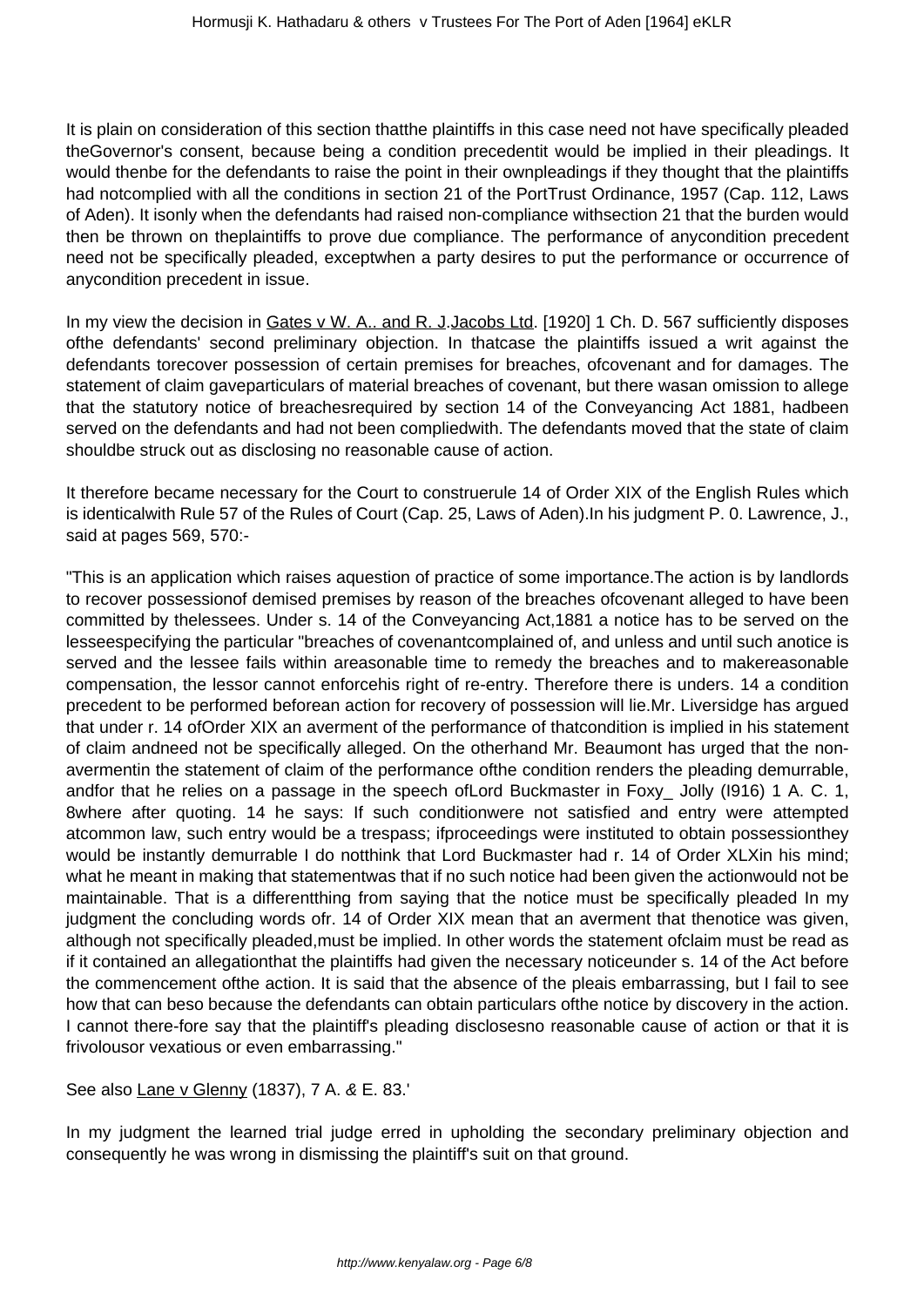I will now deal with the cross-appeal. The notice filed on behalf of the respondents contains two grounds as

follows:

"1. The Learned Judge ought to have held that the claim was barred by limitation, and oughtto have held that the Respondents letterdated 15th January, 1958 was an unequivocaldenial of the Appellants claims.

2. The Learned trial Judge ought to have furtherheld- that the Plaint did not disclose any causeof action."

The Rules of Court (Cap. 25) contain rules under which a plaint may "be rejected. Rule 80 states inter alia as follows:

"The plaint shall be rejected in the followingcases:-

(a) where it does not disclose a causeof action;

(b) where the relief claimed is under-valued, and the plaintiff, on beingrequired by the Court to correctthe valuation within a time to befixed by the Court fails to do so;

(c) where the relief claimed is properlyvalued but the proper fee has not beenpaid, and the plaintiff, on beingrequired by the Court to pay theproper fee within a time stated failsto do so;

(d) where the suit appears from thestatement in the plaint to be barredby any law."

Article 99 of the Limitation Ordinance (Cap. 86 Laws of Aden) specifies the limitation period as "three years from the date fixed for performance or the plaintiff has notice that performance refused."

It seems clear to me that in deciding whether asuit is barred by statute or by any law the Court can onlylook at the plaint. The Court cannot look behind the plaintif it discloses ex facie a good cause of action.

There are two paragraphs in the plaintiffs' plaintwhich in my view, are material to the determination ofthe first ground of the cross-appeal. These are paragraphs11 and 15.

In paragraph 11 it is averred as follows: "The Defendants, however, after protractedcorrespondence ending with their letter No.FWD/3/13778 dated the 27th of March, 1961 finally-refused to sell at Rs. 5/ per square yard the plotof land comprised in the said lease No. 3101 and ceasedto be used for the purpose mentioned in the said lease." And in paragraph 15 it is also averred: "The cause of action arose at Aden on 27th March,1961 when the Defendants finally refused to sellat Rs. 5/- per square yard." It was contended by Mr. Sanghani, counsel forRespondents, that notice of refusal to sell the plot of landwas communicated to the plaintiffs in a letter dated 15thJanuary, 1958, and therefore time began to run as from thatdate. He submitted therefore that the suit was barred bystatute when it was filed on 15th July, 1961. I think that Mr. Sanghani's argument that timebegan to run against the plaintiff from 13 th January 1958 wasan invitation to the Court to look behind the statement inthe plaint, and in my view this must be declined. The plaintin itself contains a good prima facie case, and it is impossibleto see any objection to it as regards the accrual of the causeof action Since I take the view that by rule 80(d) of theRules of Court the objection on the third ground can be consideredby reference only to the plaint itself I do not consider itnecessary to examine further in this appeal the learned judge'sreasons for dismissing the defendant's third preliminaryobjection. I venture to say, however, that he arrived at theright